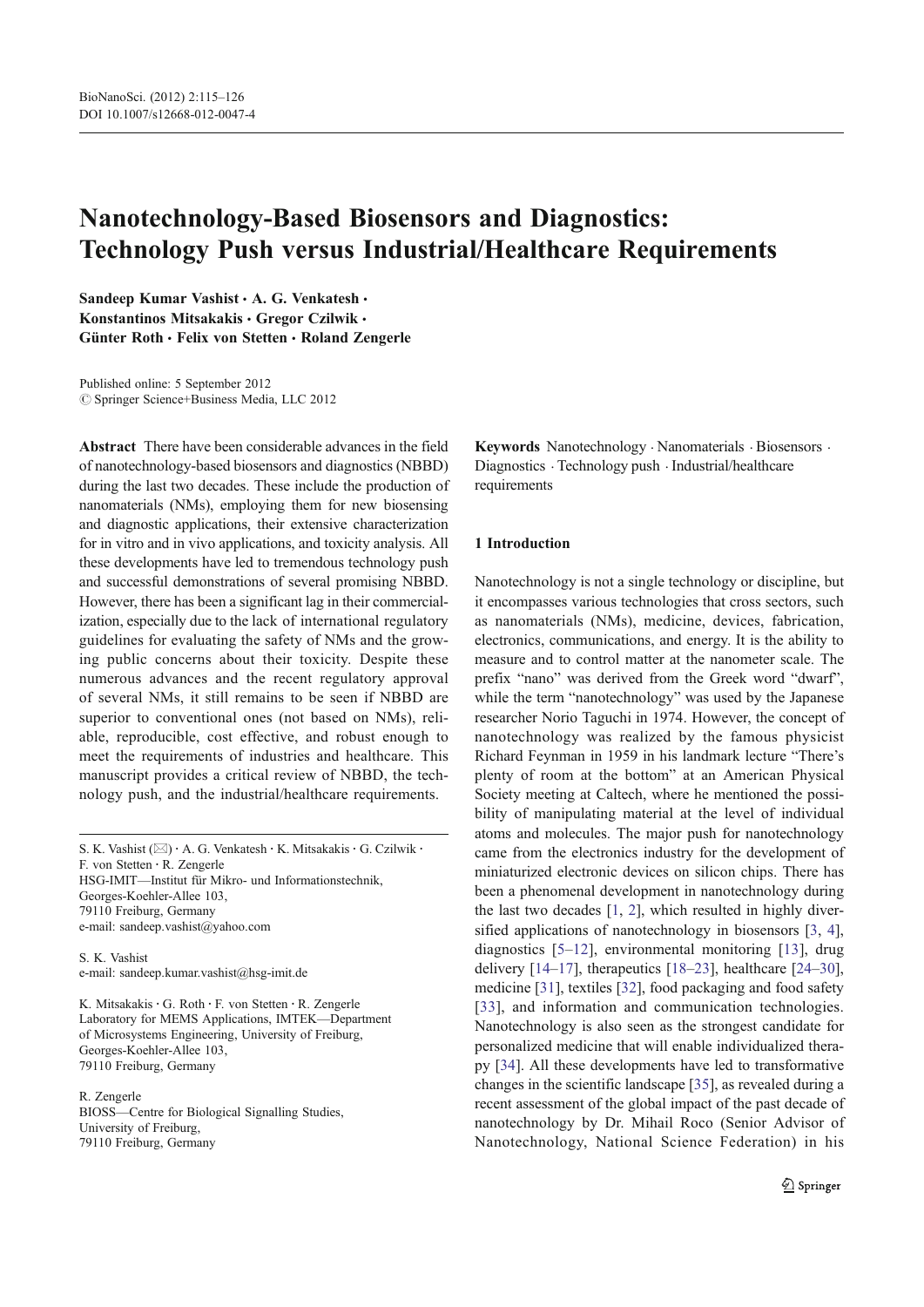extensive 500-page report known as Nano2 [36]. The major advances are the development of new fields of plasmonics, nanotoxicology, and environmental health and safety; use of graphene for carbon-based systems; devising the genesequencing solutions based on the combinations of nearfield optical physics and biochemistry; development of hybrid materials/structures; and use of local probes of atomicand molecular-scale structure for imaging complexity and function at atomic levels. These developments will have substantial impact in all fields in the next decade [35].

The first major initiative for pushing nanotechnology was taken by President Clinton in 2000 by establishing the National Nanotechnology Initiative (NNI), which was a multi-agency program comprised of National Science Foundation, Department of Defense, Department of Energy, National Institutes of Health, and National Cancer Institute. The main focus of the program was to build, characterize, and understand nanoscale devices. However, the realized economic impact was estimated to be greater than a trillion US dollars in the next two decades, which led almost all countries to start intensive and dedicated research efforts in nanotechnology [37–40]. Several tens of billions of dollars have already been invested worldwide in nanotechnology, thereby resulting in exponentially increased number of publications (Fig. 1) and patent applications.

The first decade of nanotechnology from 2000 onwards is regarded as the "hype cycle" (as described by Gartner Inc.)  $[41]$  (Fig. 2; Table 1). It consists of five phases:  $(1)$ technology trigger, (2) peak of inflated expectations, (3) trough of disillusionment, (4) slope of enlightenment, and (5) plateau of productivity. After the announcement of US NNI, the peak of inflated expectations quickly followed, as evident from President Clinton's State of the Union address. The Science magazine further led to inflated expectations about molecular computing by proclaiming



Fig. 1 Number of peer-reviewed articles published on nanomaterials during the past two decades. The data is taken from ISI Web of Knowledge on June 19, 2012





Fig. 2 The Gartner Hype cycle [41]

molecular electronics as the breakthrough of the year [42]. The initial era of nanotechnology saw important pioneering studies that were highly useful for the advancement of this new scientific discipline. However, during the subsequent peak of inflated expectations, it was observed that unsubstantiated and even fabricated results were published in highly reputed journals. The trough of disillusionment quickly followed, as evident from the most infamous data falsification case of Jan Hendick Schön at Bell Laboratories, who used fabricated data several times for many publications in Science and Nature [43, 44]. However, the quick investigation and resolution of this scandal was highly instrumental in putting nanotechnology again on the slope of enlightenment for the remaining decade. The multi-billion dollar microelectronics industry, based on the devised 32-nm silicon transistor technology, clearly demonstrates the case of productive nanotechnology. However, the applications of nanotechnology in biosensors, diagnostics, imaging, and therapeutics still need to be critically investigated and realized. There is an exclusive need of continued fundamental research in nanotechnology in addition to the critical evaluation of environmental health and safety of NMs.

The nanotechnology products can be classified into three categories based on the number of dimensions "pushed" to the nanometer scale: (1) thin films, such as coatings of implants for biocompatible purposes, anticoagulant coatings of stents, and coatings of pills and other therapeutic agents, have only one dimension pushed to the scale of few tens or hundreds of nanometers, while the other two dimensions can still extend up to millimeters; (2) NMs, such as carbon nanotubes (CNTs), silicon nanowires, nanorods, and fibers, have two dimensions pushed to the nanometer scale; and (3) NMs, such as quantum dots, gold, magnetic and polymeric nanoparticles, and liposomes, have all the three dimensions pushed to the nanometer scale. Both the top-to-bottom and bottom-up approaches have been used for the production of NMs. The top-to-bottom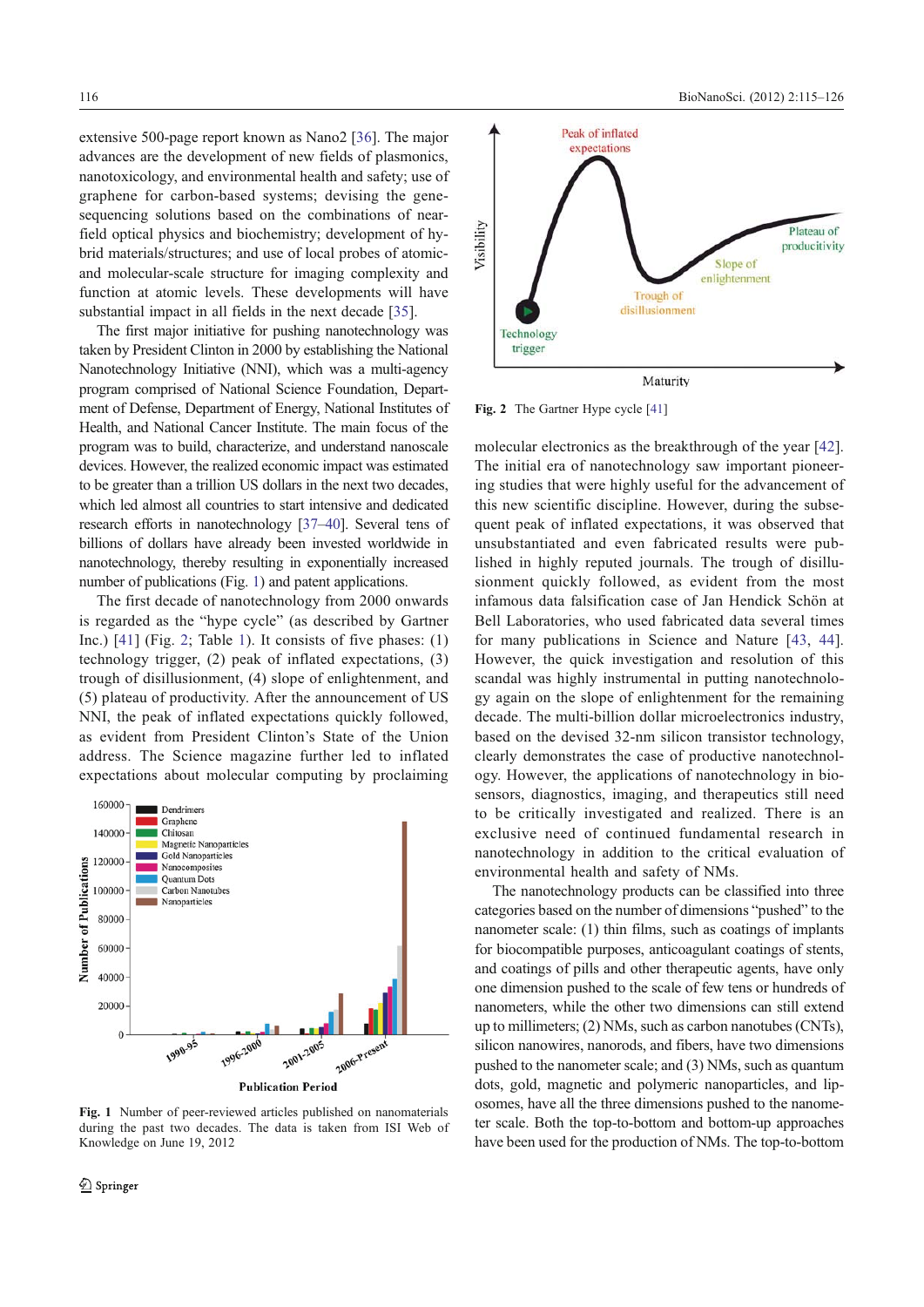#### Table 1 Description of the phases in the Gartner Hype cycle [41]

| Phases  | Description                                                                                                                                                                                                                                                                                                                                                                                              |
|---------|----------------------------------------------------------------------------------------------------------------------------------------------------------------------------------------------------------------------------------------------------------------------------------------------------------------------------------------------------------------------------------------------------------|
| Phase 1 | Technology trigger: A potential technology breakthrough triggers significant publicity due to tremendous media interest. But there are<br>usually no commercially viable products at this stage.                                                                                                                                                                                                         |
| Phase 2 | Peak of inflated expectations: The overenthusiasm and unrealistic expectations are generated due to the significant publicity in the<br>previous phase. There are few successful applications of the developed technology but typically more failures.                                                                                                                                                   |
| Phase 3 | Trough of disillusionment: The interest in the technologies fades as they do not meet the expectations due to the failures in experiments<br>and implementations. There is usually no media interest and most of the producers generally abandon their developed technologies.<br>However, some producers still manage to secure the investments to improve their products up to the expected standards. |
| Phase 4 | Slope of enlightenment: During this phase, the businesses understand the benefits and applications of the developed technology, which<br>leads to the development of highly refined products. There is increased funding from the investors and usually no media interest.                                                                                                                               |
| Phase 5 | Plateau of productivity: The benefits of the technology are widely demonstrated, which increases its acceptability. There is continuous<br>refinement of technology leading to the second and third generations. However, the final height of the plateau varies based on whether<br>it has broad market applicability or a niche market.                                                                |

approach involves micro-/nano-machining of macroscopic materials down to the desired nanometer scale using physical (anisotropic) or chemical (isotropic) processes. This process includes combination of techniques such as lithography, laser ablation, ion milling, and chemical etching. On the other hand, in the bottom-up approach, the material is "built" by the formation of an initial critical mass followed by the subsequent accumulation of material. Most commonly used techniques for bottom-up nanofabrication are molecular beam epitaxy, physical or chemical vapor deposition and evaporation, and the (bio)chemical processes for the production of (supra)molecular complexes, self-assembled monolayers, and protein–polymer nanocomposites.

Several promising NMs, such as carbon nanotubes (CNTs), graphene, quantum dots (QDs), nanoparticles (NPs), and nanocomposites, have been used for diagnostics and biosensors in the last decade. The first major application has almost always been the glucose sensing mainly due to the multi-billion dollar glucose monitoring market. The field of nanotechnology has grown by leaps and bounds in the last two decades. However, the post-hype era of nanotechnology [45] has posed serious challenges in the commercialization of nanotechnology-based products. The growing public concerns about the safety of NMs, the regulatory concerns in the absence of international guidelines for assessing the safety of NMs, and the industrial/healthcare (I/H) requirements are the most critical issues to be addressed before these products become commercially viable. This report provides the critical review of NBBD by evaluating the technology push versus the I/H requirements.

# 2 Developments in Nanotechnology-Based Biosensors and Diagnostics

The changing landscape of biomedical diagnosis [46, 47] is providing a continuous stimulus to the evolution of NBBD. The progress in miniaturization, microfluidics, and integration of all assay steps and/or reagents onto a miniaturized device has led to lab-on-a-chip. Nanotechnology will enable the further miniaturization of bioanalytical systems by integrating sensors, fluidics, and signal-processing circuits, which will provide the largescale integration of different biochemical reactions on a smaller footprint. The on-going development of integrated lab-on-a-chip devices will employ various elements of nanotechnology.

During the last decade, NMs have been widely used in the fields of in vitro diagnostics, imaging, and therapeutics. They have enabled the simultaneous multiplex detection of many disease biomarkers [48, 49] and the diagnosis of diseases at a very early stage [8, 19, 50]. They have also opened the possibility to explore the detection of ultra-trace concentrations of target analytes and have led to ultrasensitive, rapid, and cost-effective assays requiring minimum sample volume. The NMs are being seen as the most promising candidates for the development of highthroughput protein arrays [51]. The size, shape, composition, structure, and other physical/chemical properties of NMs can be tailored in order to produce the desired materials with specific absorptive, emissive, and light-scattering properties. The bioconjugated NPs have also been employed for signal amplification in assays and other biomolecular recognition events [49]. However, the most promising application of nanotechnology will be in the field of point-ofcare diagnostics, which will enable the primary-care physician and patients to perform assays at their respective settings. The long-term stability of NPs in addition to their brightness and sharp bandwidth will be of tremendous significance to devise new methods for ultra-sensitive biomarker discovery, validation, and clinical use. The gold NPs (GNPs) tagged with short segments of DNA can be employed to detect the genetic sequence in a sample, while the use of nanostructures (nanopores, nanowires, nanopillars, and nanogaps)-based devices can further provide the single-molecule detection capability. The identification and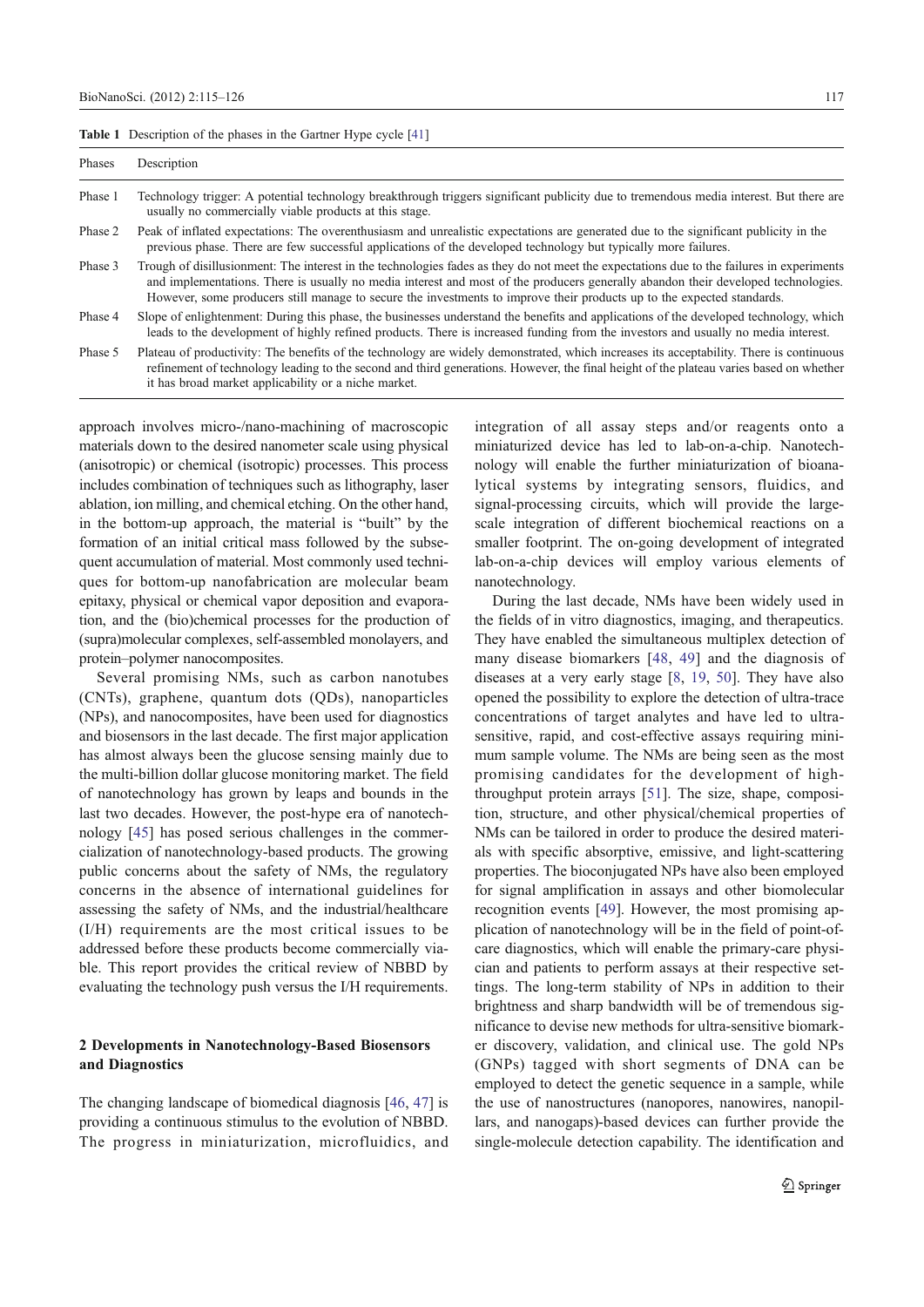characterization of single-stranded genomic DNA or RNA without amplification has already been shown.

NMs such as QDs and NPs are good imaging agents due to their enhanced performance and functionality [52]. They can be targeted to the specific disease sites in the body by conjugating them to biomarker-specific vectors. The NMs-based imaging agents provide additional information pertaining to the physiology and function apart from the anatomical information, which enables more accurate and early disease diagnosis, such as the highly sensitive detection of early stage cancer, thereby leading to better therapy. Similarly, the effectiveness of treatments can be monitored more rapidly and accurately. The plasmonic NPs and drug delivery will be employed for targeted therapeutics, where the first impacts will certainly be in treating cancer. The use of NPs improves the bioavailability and pharmacokinetics of therapeutics. They take the drugs directly to the target sites of disease in the body by avoiding exposure of healthy tissues, which increases the availability of a drug at the target site and reduces the treatment dose. These developments in nanotechnology will be highly beneficial in shifting the late-stage diagnosis (involving expensive and socially burdensome treatment) to early-stage diagnosis (relatively less expensive and less invasive). The most widely used NMs in NBBD are described below.

# 2.1 CNTs

During the past decade, CNTs have been one of the most extensively used NMs in biosensors, diagnostics, tissue engineering, cell tracking and labeling, and delivery of drugs and biomolecules [15, 16, 53]. They are hollow cylindrical tubes composed of one, two, or several concentric graphite layers capped by fullerenic hemispheres, which are referred to as single-, double-, and multi-walled CNTs, respectively. They have unique structures, excellent electrical and mechanical properties, high thermal conductivity, high chemical stability, remarkable electrocatalytic activity, minimal surface fouling, low overvoltage, and high aspect ratio (surface to volume). CNTs-based biosensors and diagnostics have been employed for the highly sensitive detection of analytes in healthcare, industries, environmental monitoring, and food quality analysis. They have been predominantly used in electrochemical sensing, mainly for glucose monitoring but also for the detection of fructose, galactose, neurotransmitters, neurochemicals, amino acids, immunoglobulin, albumin, streptavidin, insulin, human chorionic gonadotropin, C-reactive protein, cancer biomarkers, cells, microorganisms, DNA, and other biomolecules [54].

#### 2.2 Graphene

Graphene, an atomically thin layer of  $sp^2$ -hybridized carbon, is another most extensively used NM for diagnostics and biosensors in the last few years due to its interesting and exciting properties, such as high mechanical strength, high thermal conductivity, high elasticity, tunable optical properties, tunable band gap, very high room temperature electron mobility, and demonstration of the room temperature quantum Hall effect. It is a transparent material with a very low production cost and low environmental impact. It has been extensively employed in electrochemical, impedance, fluorescence, and electrochemiluminescence biosensors for the detection of a wide range of analytes such as glucose, cytochrome c, NADH, hemoglobin, cholesterol, ascorbic acid, dopamine, uric acid, hydrogen peroxide, horseradish peroxidase, catechol, DNA, heavy metal ions, and gases [55, 56].

# 2.3 QDs

QDs are inorganic nanocrystals, approximately 1–10 nm in size, with unique optical properties of broad excitation, narrow size-tunable emission spectra, high photochemical stability, and negligible photobleaching. They have been widely used [57], mainly as alternatives to fluorophores, for the development of optical biosensors to detect ions, organic compounds, pharmaceutical analytes, and biomolecules such as nucleic acids, proteins, amino acids, enzymes, carbohydrates, and neurotransmitters. They have also been employed for the in vivo detection of target sites in cancer. In fact, they are the ideal candidates for multiplexed optical bioanalysis due to their ultra-high sensitivity, high specificity, cost effectiveness, miniaturized size, size-dependent emission wavelength, and rapid analyte detection [48].

## 2.4 NPs

NPs have also been extensively used in various bioanalytical applications [58, 59], especially for the development of biosensors, diagnostics, imaging, drug delivery, and therapy, due to their unique optical and other properties. They change color in response to the binding of molecules to their surface. The change in the properties of nanoparticles by varying their size or shape has been exploited for various bioanalytical applications.

The most widely used NPs are GNPs, which have a nontoxic, biocompatible, and inert core. The prominent plasmon absorption and scattering properties of GNPs are highly useful for the early stage detection and photothermal therapy of cancer and other diseases. They have been used for the development of immunoassays, diagnostics, and biosensors for various analytes [60–66]. Based on their preferential accumulation at the tumor sites, they have been used for the therapy of cancer and other diseases by acting as nanocarriers for the delivery of drugs, DNA, and genes. The multivalent GNPs facilitate efficient drug delivery to the target sites by shielding the unstable drugs, while their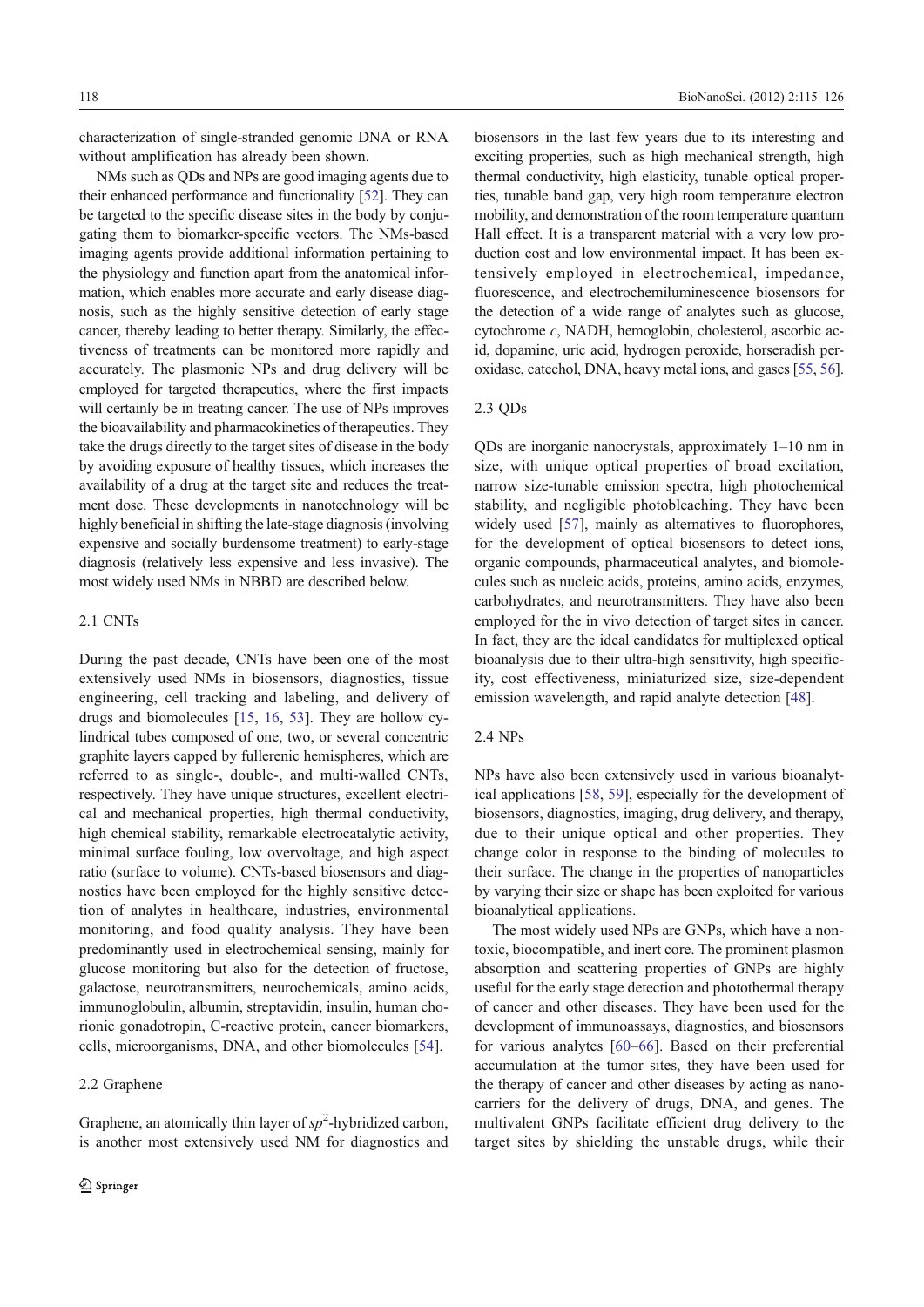strongly enhanced surface plasmon resonance absorption enables the photothermal therapy of cancer. They have been extensively used in imaging due to their enhancement of the Raman and Rayleigh signals that provide greater chemical information. Therefore, it will be highly useful to combine all the benefits of GNPs, such as diagnostic, specific targeting, and therapeutic, into a single multifunctional GNPsbased platform, which can be chemically tailored for a particular disease.

Magnetic NPs are the second most widely used NPs, which have been extensively employed in biosensors and diagnostics for the detection of proteins, enzymes, DNA, mRNA, drugs, metabolites, pathogens, and tumor cells. Various types of magnetic sensors based on different signal transduction mechanisms, such as magnetic relaxation switch assay sensors, magnetic particle relaxation sensors, and magnetoresistive sensors, have been developed [67]. The diagnostic magnetic resonance (DMR) technology has also been employed extensively for magnetic biosensing [68]. The development of miniaturized chip-based nuclear magnetic resonance detector (μNMR) has further enhanced the capabilities of DMR for the highly sensitive analyte detection in microliter sample volumes, multiplex analysis, and development of cost-effective, portable, and highthroughput platforms for point-of-care diagnostics. The magnetic NPs are being extensively used by industries such as Phillips Research, Eindhoven, Netherlands for the development of immunoassays [69] and rapid integrated biosensor for multiplexed immunoassays [49].

#### 2.5 Chitosan

Chitosan is one of the most promising NMs [70] for the integration of biological components in medical devices [71] due to its excellent biocompatibility, complete biodegradability, and non-toxic nature [72]. The degradation products of chitosan are harmless natural metabolites. It is obtained by the deacetylation of chitin, the second most abundant natural polymer after cellulose, which is found in the shells of crustaceans (crabs and shrimp), the cuticles of insects, and the cell walls of fungi. It is suitable for optical sensors due to its transparent nature. It is also appropriate for electrochemical sensors as the chitosan films are porous and highly permeable to ions. The pH-dependent solubility of chitosan enables the formation of stable films under neutral and basic pH conditions, whereas its amine groups aid in the covalent binding of biomolecules and the formation of nanocomposites with polymers or NPs. But it requires chemical modification such as carboxymethylation to increase its solubility in water and other common solvents. It has been extensively used in biosensors, diagnostics, lab-on-a-chip devices, and other biomedical or bioanalytical applications [70–72].

#### 2.6 Dendrimers

Dendrimers are hyperbranched, monodispersed, star-shaped, and nanometer-scale three-dimensional macromolecules with a very high density of surface functional groups. They are composed of three distinct components, i.e., the core, the interior dendron, and the exterior surface with terminal functional groups. They have been used extensively in various biosensors and diagnostics [73], such as those based on electrochemistry, fluorescence, surface enhanced Raman scattering, impedimetry, and surface plasmon resonance, mainly as they increase the analytical sensitivity, stability, and reproducibility but reduce the non-specific interactions. They have also been used for other bioanalytical applications [50, 74] such as drug delivery, gene transfection, and catalysis.

#### 2.7 Biological and Other NMs

Lipid vesicles, thin lipid films, and liposomes are biological NMs formed via the bottom-up nanotechnology approach. They have very similar composition to the cell membrane, being composed of phospholipids or other amphiphiles. The bilayer lipid membrane structure provides a biomimetic environment for embedding the biocomponents, such as receptors and proteins, under non-denaturing conditions. Due to their inherent biocompatibility, effective encapsulation of hydrophilic or hydrophobic drugs, and sensitivity to pH and temperature, they have been used as drug-delivery carriers for controlled drug release [75, 76] and for the development of biosensors and diagnostics [77]. The amphiphilic nature allows them to spontaneously form organized structures. They have been used for the amplification of optical, electrochemical, and acoustic signals. Hybrid nanoparticles composed of lipids and polydiacetylene (PDA) have been employed for the development of smart colorimetric biosensors, where the externally induced conformation change of PDA due to specific biomolecular interactions results in remarkable blue-to-red chromatic transition [78]. This approach has been employed for the rapid diagnosis of diseases, study of peptide–membrane interactions, and the colorimetric screening of enzyme catalysts, antibacterial peptides, and physiological ions.

Besides these, other NMs (such as cellulose nanocrystals [79, 80]), biomolecules [81–83], and a wide range of nanocomposites [84–86] with unique properties have also been used. The nanoscale features of the bioanalytical platforms have also been modified for signal enhancement and better assay sensitivity [87, 88]. Moreover, the tools and instruments being employed for nanoscale probing and manipulation have also evolved. The Scanning Probe Microscope [89] that was previously used only for the topographical mapping/imaging of surfaces can now be employed to probe nanometerlocalized electrical, optical, and nanomechanical properties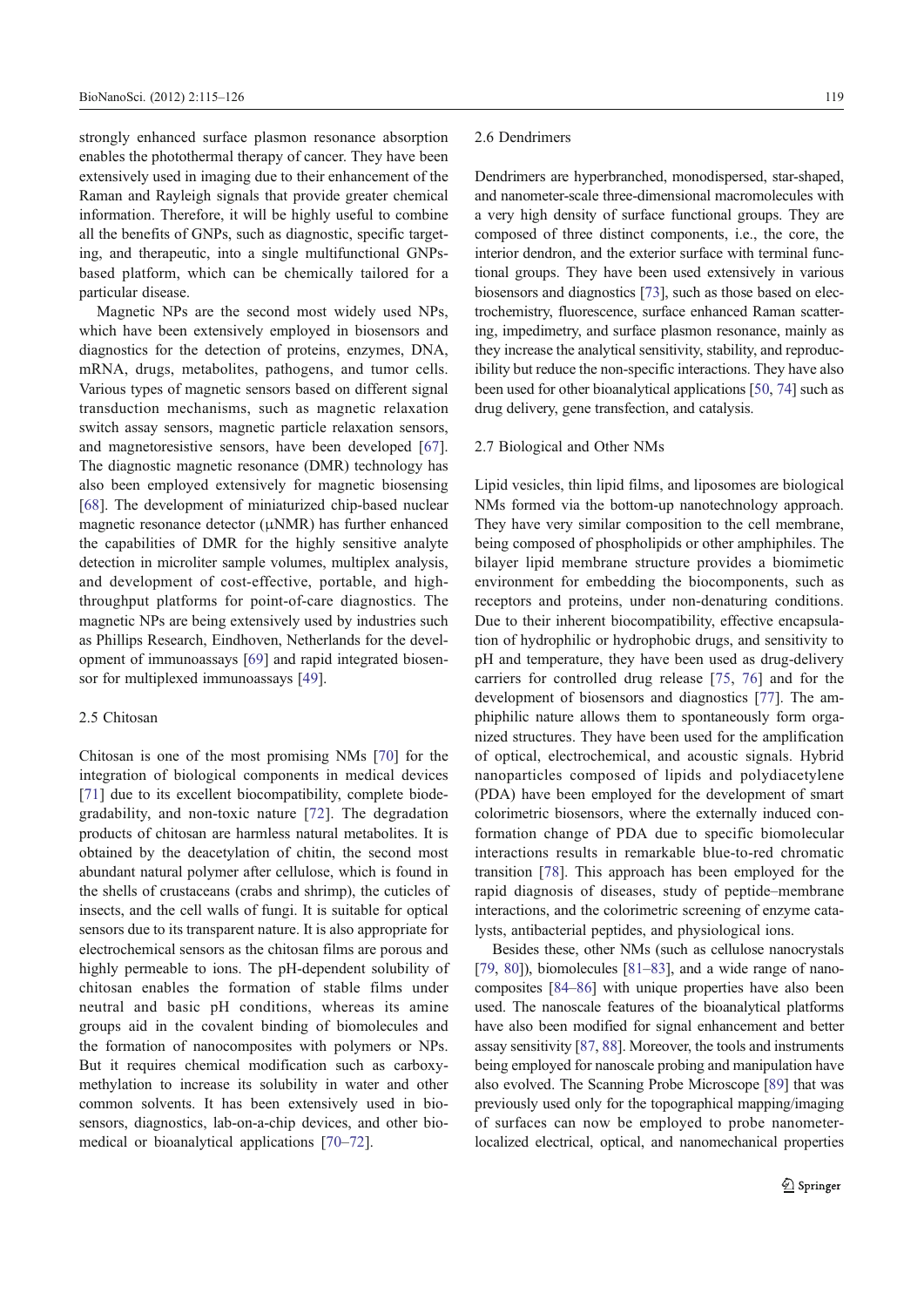[90], and to monitor interactions in real time. It has evolved from a tool to a nanotechnology instrument for bottom-up nanofabrication [91] and for imaging biomolecule assemblies, surfaces, and cells, both in ambient and liquid environment, with special modifications for the sensitive biological surfaces [92]. Therefore, the last decade has seen significant developments in nanotechnology and the continuously increased use of NMs in diagnostics and biosensors.

# 3 Technology Push versus Industrial/Healthcare **Requirements**

The numerous advances in NBBD have generated tremendous technology push, as evident from the exponentially increased number of publications (Fig. 1), patent applications, projects, and focused nanotechnology initiatives/themes. However, it is essential for the developed technologies to comply with I/H requirements in order to facilitate their market entry by generating the desired market pull. Most of the nanotechnologybased products have only been demonstrated in the research settings and are devoid of extensive validation and trials in industries and healthcare. There has been continuous decrease in the venture capital investment during the last few years mainly due to the relatively stagnant commercialization of nanotechnology-based products and the growing public concerns about the safety of NMs. The critical I/H requirements for nanotechnology-based products are discussed here.

### 3.1 Reproducible and Cost-Effective Production

The reproducible and cost-effective production of NMs is the most critical and in fact the preliminary requirement as it will directly influence the reproducibility in biosensing and diagnosis. The current state-of-the-art procedures have considerable variability in the production of NMs. However, there are substantial ongoing research efforts by researchers and industries in order to improve the production procedures so that they can offer significant cost savings for some of the NMs. On the other hand, it is quite clear that the use of NMs in biosensors and diagnostics will certainly incur additional costs in comparison to the conventional procedures. Therefore, the cost-effective production of NMs and their analytical benefits will be the determining factors in taking strategic decisions pertaining to whether nanotechnologybased products can substantially score over the conventional products in order to gain successful market entry.

# 3.2 Characterization

The NMs need to be more intensively characterized by developing the right tools and techniques. The commercially available NMs such as CNTs, graphene, GNPs, and QDs are characterized by routinely used analytical techniques such as scanning electron microscopy, Raman spectroscopy, Fourier transform infrared spectroscopy, etc. But there is a need for more stringent investigation of the properties of NMs, which will provide highly useful information pertaining to the storage, functionalization, modification, and use of NMs under optimum conditions. Apart from the material characterization, the nature of the metallic impurities, such as those in the CNTs, also needs to be determined as it can substantially affect the properties as well as the toxicity of NMs.

## 3.3 Material Safety

The material safety need to be evaluated individually for each NM as they are unique [93]. When the NM is intended to be used for in vivo applications, the critical physiological parameters such as absorption, distribution, metabolism, excretion, and toxicity should be determined. It has been demonstrated that some NMs have prolonged tissue retention and may also contain heavy metals, which increases the risk of cytotoxicity. The toxicological studies of NMs also need to be done according to the established regulatory guidelines along with the determination of their efficacy so that the risk-to-benefit assessments could be done. However, in the absence of such guidelines at the moment together with the lack of measurement tools and standard materials, the study of NMs' toxicity and their environmental impact is quite challenging. The welldrafted guidelines by the National Institute for Occupational Safety and Health for handling NPs should be followed for the development of new manufacturing processes to minimize the workplace exposure risks. The risk assessment and risk management paradigm for NPs, as described in Fig. 3, should also be considered.

## 3.4 Compliance with Regulatory Guidelines

The NBBD needs to adhere to strict health and safety protocols, and regulatory guidelines so that the potential hazards of nanotechnology [94] can be effectively addressed. The field of nanotechnology has raised potential scientific and policy issues pertaining to the risk assessment and standard setting, which has challenged the risk governance and decision-making processes [95, 96]. Presently, there are intensive efforts in drafting the claims for the Nanotechnology Regulation [97], where the main objective is to make claims leading to the development of nanotechnology but at the same time, evaluating critically the safety of nanotechnology in terms of its effects on the public health and the environment. There have been many instances such as tetraethyl lead and methyl tert-butyl ether, where the potentially hazardous technologies/products adversely affecting the health and the environment were commercialized. The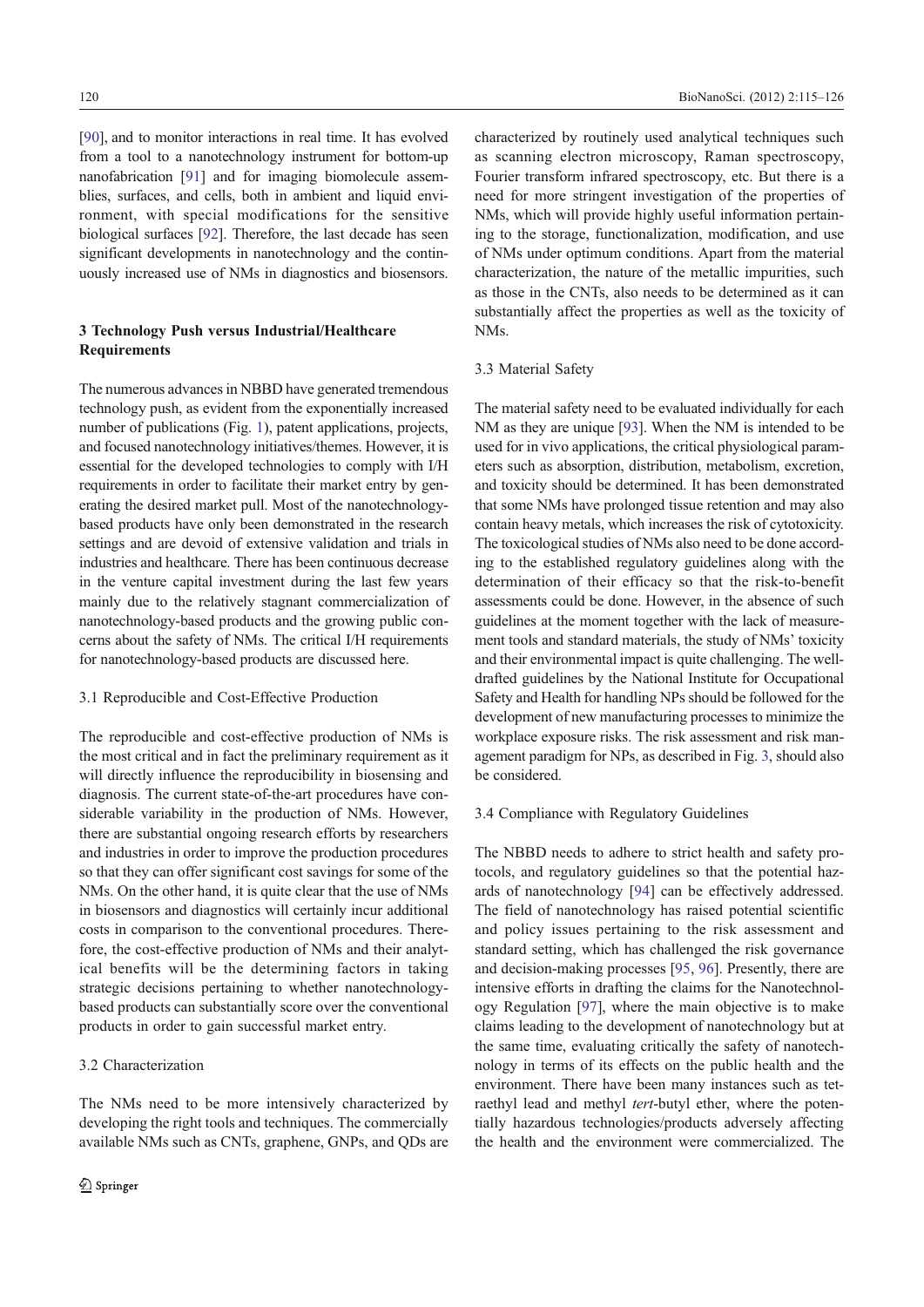

Fig. 3 Risk assessment and risk management paradigm for nanoparticles [99]. Reprinted with permission from Environmental Health Perspectives

conventional direct regulation and self-regulation approaches, often referred to as hard and soft law, respectively, are being explored for making the claims of the Nanotechnology Regulation. The conventional direct regulation is the "command and control" regulation that involves making prescriptive rules to directly control the private sectors. On the other hand, selfregulation measures include the industrial codes of conduct, voluntary guidelines, or decision frameworks. The Environmental Defense–DuPont Nano Partnership Nano Risk Framework is an example of the self-regulation measure to evaluate and address the potential risk of NMs.

#### 3.5 Correlation with Established Technology

The efficacy of the developed NBBD needs to be demonstrated by correlating it with the established technologies, e.g., their use as biosensor with the performance of state-of-the-art enzyme-linked assays, scanning probe microscopy to standard imaging techniques such as electron microscopy (when it comes to imaging NPs). This will enable the determination of benefits (or drawbacks) of the developed nanotechnologybased products over the commercially available products, which will lend considerable support to their commercialization. The requirement of technology correlation is becoming more apparent to the researchers in nanotechnology as it has been accepted as a norm by almost all scientific journals and investment/certification/regulatory agencies for evaluating the developed technology. Thus, the researchers have already

started to address this concern and adopted it as a standard practice in the development of NBBD.

### 3.6 Potential End-User Trials

Most of the NBBD are developed and evaluated in standard laboratory settings using commercially available analyte samples. However, based on their intended applications, there is an absolute requirement for their validation and testing in the actual end-user's settings in industries and healthcare using the "real world" samples. These end-user trials will enhance the credibility and commercial appeal of the developed nanotechnology-based products by demonstrating their robustness under the actual conditions prevalent at the end-user's settings, where they will be finally employed. Presently, this is a serious limitation for most of the nanotechnology researchers as it requires significant funding and efforts.

#### 3.7 Toxicity Analysis

There are growing public concerns about the potential toxicity of NMs, especially for in vivo biomedical applications, due to their ultra-small size and unique properties. Most of these concerns are fueled by fundamental misconceptions about NMs and nanotechnology, where the risk of nanotechnology has been exaggerated. But these can be effectively addressed with information outreach if the scientific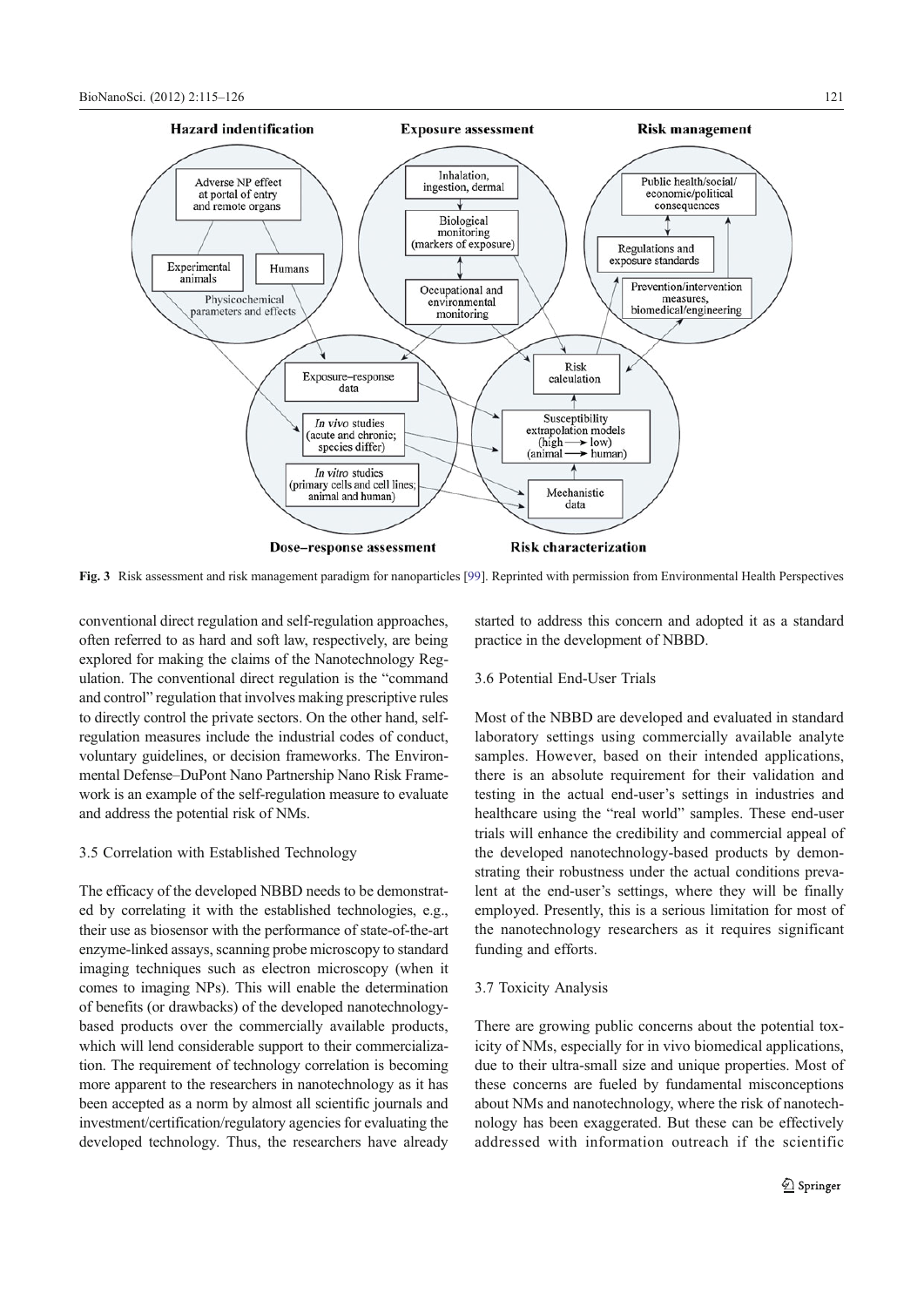community can clearly demonstrate the safety of NMs for diagnostics and biosensors before exploiting them commercially. This will abridge the information gap between the scientific community and public, which will lend considerable support to the acceptance of developed technology and its commercialization. There are ongoing research efforts to determine the toxicological profiles and potential adverse effects of NMs [98–102], understand their biological interaction mechanisms [103], develop robust and widely acceptable analytical tools and tests for characterizing NMs in various environments [104], and to determine the safety of NM throughout its life cycle, i.e., research and development, production, use, disposal, and/or recycle. The perceived and real adverse impacts of NMs need to be effectively addressed lest they become barriers for the future technology development.

The toxicity of NMs depends on numerous factors. The toxicity of CNTs depends on their dimensions, impurities, surface chemistry, dispersion, type, dose, and the interaction between various factors [105]. Similarly, the inherent toxicity of QDs that is made up of toxic materials combined with their clearance problems are the major factors why QDs have also not been approved for in vivo applications. Although the biocompatible QDs have also been demonstrated to prevent toxicity, they are very expensive. Despite the tremendous research efforts devoted to the use of chitosan during the last two decades, it is still not approved by the Food and Drug Administration (FDA) for drug delivery, which has led to diminishing interest of biotech companies. The side effects resulting from the toxicity of GNPs have also been demonstrated. But these can be diminished by devising new procedures of functionalizing GNPs with compounds that enhance their biocompatibility and clearance. The known and expected NPs exposure and clearance routes are shown in Fig. 4. A tiered testing system to assess NP toxicity was suggested [106], where the physico-chemical characterization needs to be done prior to and during subsequent testing in cell-free, cellular, and in vivo assays. However, it is difficult to predict the in vivo toxicity from the in vitro assays.

## 3.8 Evaluating the Need of NMs

A wide range of NMs have been employed in biosensors and diagnostics mainly due to their demonstrated benefits such as increased signal, higher analytical sensitivity, lower limit of detection, and better analytical characteristics. As an example, most of the nanotechnology-based concepts have been initially applied to blood glucose monitoring due to its enormous market potential. However, it is well known to the industries and experts in the field nowadays that the use of NMs does not provide any analytical advantage or cost effectiveness in comparison to the commercially available blood glucose monitoring devices. It only leads to increased signal and, in some cases, greater detection range and/or no requirement of external mediator. The increased detection range beyond the pathophysiological glucose range in diabetics is of no real use. On the contrary, the use of NMs increases the manufacturing cost, complexity, and hands-on time, while reducing the production and functional reproducibility. This is the main reason that despite the numerous publications and patents pertaining to the use of NMs for blood glucose monitoring [54, 56, 107], none of the nanotechnology-based concepts has actually been taken up by the industries for commercialization. On the other hand, the simplified technologies that do



Fig. 4 Expected and known nanoparticle exposure and clearance routes [99]. Reprinted with permission from Environmental Health Perspectives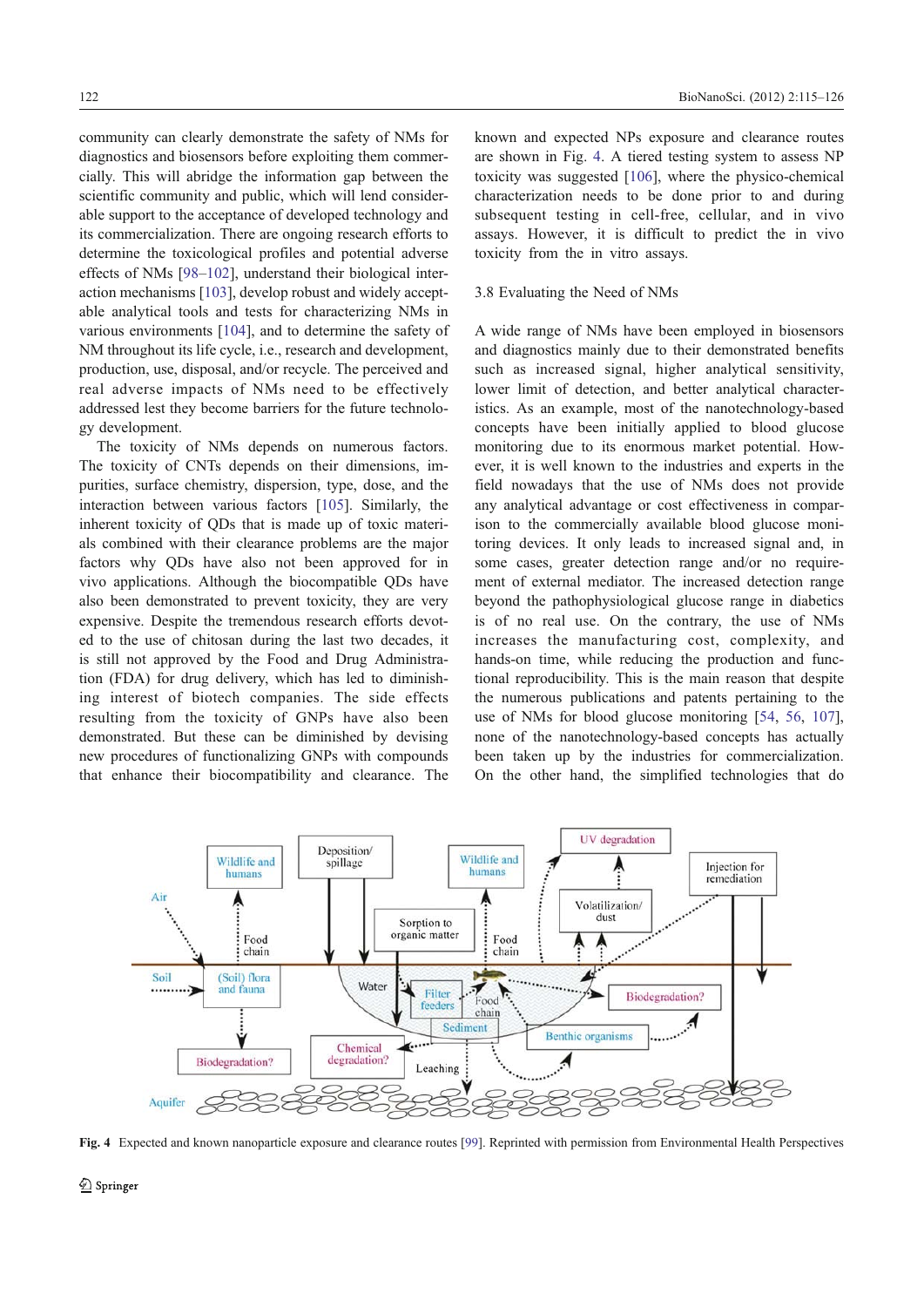Fig. 5 Nanotechnology-based diagnostics and biosensors: the two sides of the Janus



not use NMs but increase the analytical performance and cost effectiveness are more readily adopted for glucose monitoring and other bioanalytical applications [108–110]. There has been lot of hype around the use of NMs in the last decade that resulted in unrealistic hopes [111]. The academic researchers have been forced to include elements of nanotechnology for the sole reason of securing research funding [112]. However, the recent years have seen a change in this trend as more focus is now provided to the improvement of bioanalytical applications. Therefore, the need of using NMs for a particular application should be critically assessed by the technology and business experts.

# 4 Conclusions and Future Trends

The significant advances in field of NBBD in the last two decades have generated tremendous technology push. Initially, most of these developments were motivated by hype, which led to inflated expectations and the inclined trend to employ nanotechnology-based concepts and devices. However, the field of nanotechnology has now progressed past the peak of hype, where increased attention is being paid to the toxicological and environmental effects of NMs. The post-hype era is mainly focused on determining the safety of NMs, arriving at the international regulatory guidelines for assessing the safety of NMs, and determining the robustness of NBBD in accordance with I/H requirements. The extensive benefits of employing NMs for biosensors and diagnostics have been widely demonstrated and are well known to the scientific community worldwide. The field of NBBD has progressed to the "slope of enlightenment" phase of the Gartner Hype cycle. However, extensive research efforts are still required to critically investigate the production reproducibility, analytical parameters, and the safety of NMs. The finalization of international regulatory guidelines for assessing the safety of NMs, which is the topmost priority and in full swing at the moment, will provide the much-needed momentum to this field. There is a critical need for the developed technologies to meet I/H requirements in order to become commercially viable. However, the commercial success of the developed NBBD will be determined by the key technology differentiators, cost effectiveness, reliability, and the generated market pull.

The interdisciplinary nature of nanotechnology is a major challenge in itself as it is difficult to find the expertise in all the fields at a particular setup or group. Therefore, the technical data pertaining to the applications of nanotechnology-based products in a particular field need to be critically reviewed by the experts in that field. As an example, most of the published reports have shown the intracellular delivery of nanoparticles to cells that were dead and permeable, while these studies should have been conducted in healthy cells to obtain accurate results.

Presently, many companies are investing their time, money, and efforts on the development of procedures for the production of reproducible, stable, and biocompatible NMs. The researchers have also started the testing of NMs-based biosensors and diagnostics on "real world" samples, which provides much better understanding of sample matrix effects and the highly useful information about the effects of physiological interferences. Similarly, various modifications of NMs have been demonstrated to reduce the NM's toxicity and make them biocompatible.

Despite the tremendous technology push, the NBBD represents the two sides of Janus (Fig. 5). The advantages of using NMs have been clearly demonstrated, while extensive efforts are still required to remove the limitations and comply with regulatory guidelines. The nanotechnologybased products are still restricted to research and development settings as they are unable to fulfill the quality control standards posed by certification agencies such as FDA. There is an immense need to reduce the production cost of NMs by developing cost-effective and reproducible manufacturing techniques as the current market price of NMs is too high for any realistic commercial application. However, these challenges would be effectively tackled in the near future by continuous technology developments. The ongoing efforts to meet I/H requirements and to determine the safety of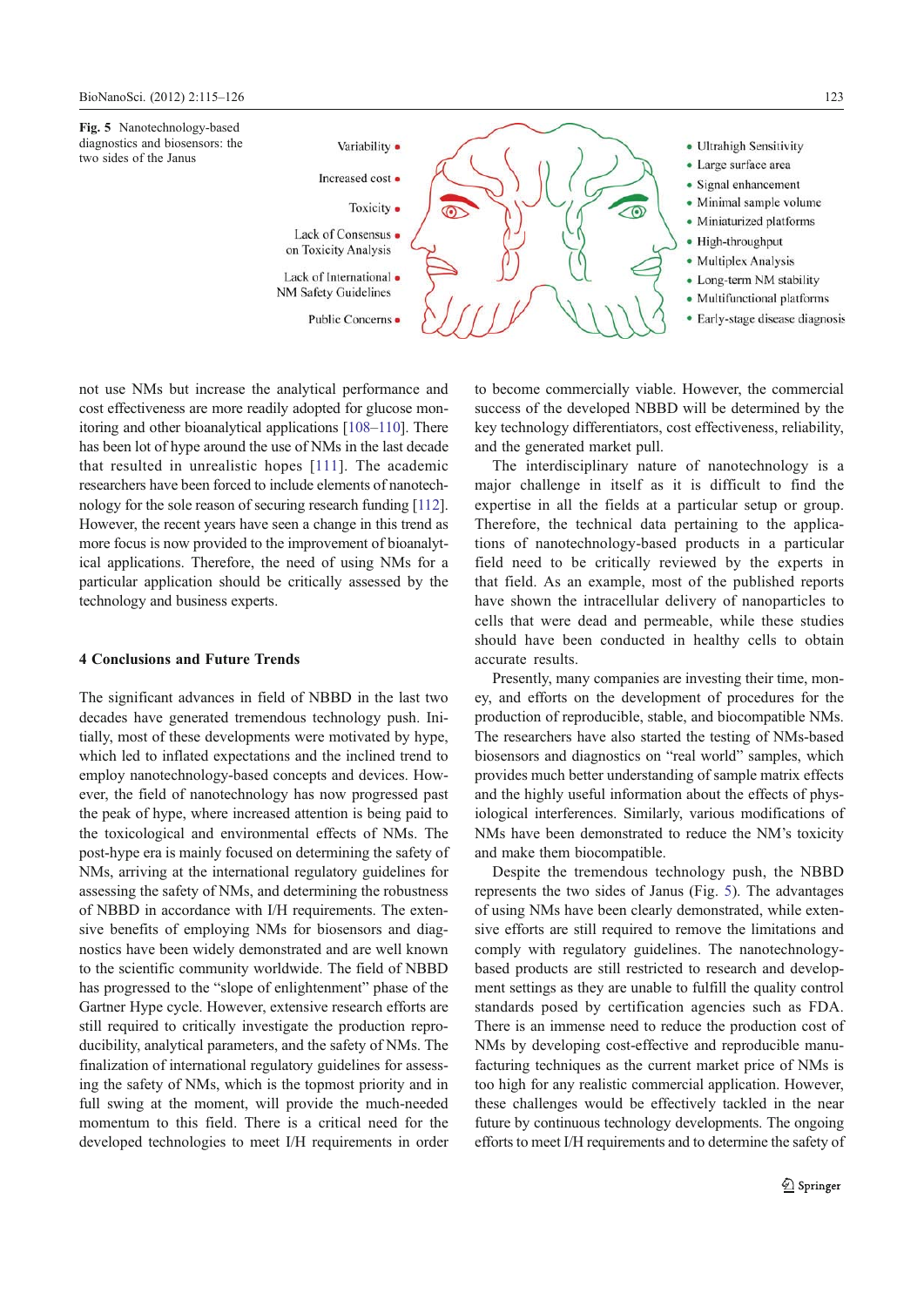NMs will generate the desired market pull, which will boost the commercialization of NBBD.

Acknowledgments We acknowledge the financial support received from EU-FP7 Health and EU-FP7 ICT for the project grant numbers 258759 and 318408, respectively. K.M. would also like to acknowledge the financial support received from the Alexander von Humboldt Foundation.

#### References

- 1. Leary, J. F. (2010). Nanotechnology: what is it and why is small so big? Canadian Journal of Ophthalmology, 45, 449–456.
- 2. Weiss, P. S. (2010). Nanoscience and nanotechnology: present and future. ACS Nano, 4, 1771–1772.
- 3. Jiarong, C., Yuqing, M., Nongyue, H., Xiaohua, W., Sijiao, L. (2004). Nanotechnology and biosensors. Biotechnology Advances, 22, 505–518.
- 4. Vaddiraju, S., Tomazos, I., Burgess, D. J., Jain, F. C., Papadimitrakopoulos, F. (2010). Emerging synergy between nanotechnology and implantable biosensors: a review. Biosensors and Bioelectronics, 25, 1553–1565.
- 5. Cheng, M. M. C., Cuda, G., Bunimovich, Y. L., et al. (2006). Nanotechnologies for biomolecular detection and medical diagnostics. Current Opinion in Chemical Biology, 10, 11–19.
- 6. Hauck, T. S., Giri, S., Gao, Y., Chan, W. C. W. (2010). Nanotechnology diagnostics for infectious diseases prevalent in developing countries. Advance Drug Delaware Review, 62, 438–448.
- 7. Sosnik, A., & Amiji, M. (2010). Nanotechnology solutions for infectious diseases in developing nations. Advance Drug Delaware Review, 62, 375–377.
- 8. Kim, P. S., Djazayeri, S., Zeineldi, R. (2011). Novel nanotechnology approaches to diagnosis and therapy of ovarian cancer. Gynecologic Oncology, 120, 393–403.
- 9. Stylios, G. K., Giannoudis, P. V., Wan, T. (2005). Applications of nanotechnologies in medical diagnostics. Injury, International Journal of the Care of the Injured, 36S, S6–S13.
- 10. Fournier-Wirth, C., Coste, J. (2010). Nanotechnologies for pathogen detection: future alternatives? Biologicals, 38, 9–13.
- 11. Ansari, A. A., Alhoshan, M., Alsalhi, M. S., Aldwayyan, A. S. (2010). Prospects of nanotechnology in clinical immunodiagnostics. Sensors, 10, 6535–6581.
- 12. Jain, K. K. (2005). Nanotechnology in clinical laboratory diagnostics. Clinica Chimica Acta, 358, 37–54.
- 13. Thomas, C. R., George, S., Horst, A. M., et al. (2011). Nanomaterials in the environment: from materials to high-throughput screening to organisms. ACS Nano, 5, 13-20.
- 14. Shi, J., Votruba, A. R., Farokhzad, O. C., Langer, R. (2010). Nanotechnology in drug delivery and tissue engineering: from discovery to applications. Nano Letters, 10, 3223–3230.
- 15. Vashist, S. K., Zheng, D., Pastorin, G., Al-Rubeaan, K., Luong, J. H. T., Sheu, F. S. (2011). Delivery of drugs and biomolecules using carbon nanotubes. Carbon, 49, 4077–4097.
- 16. Li, J., Yap, S. Q., Yoong, S. L., et al. (2012). Carbon nanotube bottles for incorporation, release and enhanced cytotoxic effect of cisplatin. Carbon, 50, 1625–1634.
- 17. Moghimi, S. M., Peer, D., Langer, R. (2011). Reshaping the future of nanopharmaceuticals: ad ludicum. ACS Nano, 5, 8454–8458.
- 18. Kim, K. Y. (2007). Nanotechnology platforms and physiological challenges for cancer therapeutics. Nanomedicine: Nanotechnology, Biology, and Medicine, 3, 103–110.
- 19. Misra, R., Acharya, S., Sahoo, S. K. (2010). Cancer nanotechnology: application of nanotechnology in cancer therapy. Drug Discovery Today, 15, 842–850.
- 20. Kawasaki, E. S., & Player, A. (2005). Nanotechnology, nanomedicine, and the development of new, effective therapies for cancer. Nanomedicine: Nanotechnology, Biology, and Medicine, 1, 101–109.
- 21. Farokhzad, O. C., & Langer, R. (2006). Nanomedicine: developing smarter therapeutic and diagnostic modalities. Adv Drug Del Rev, 58, 1456–1459.
- 22. Phan, J. H., Moffitt, R. A., Stokes, T. H., Liu, J., Young, A. N., Nie, S., et al. (2009). Convergence of biomarkers, bioinformatics and nanotechnology for individualized cancer treatment. Trends in Biotechnology, 27, 350–358.
- 23. Yan, Y., Such, G. K., Johnston, A. P. R., Best, J. P., Caruso, F. (2012). Engineering particles for therapeutic delivery: prospects and challenges. ACS Nano. doi:10.1021/nn3016162.
- 24. Fortina, P., Kricka, L. J., Bonnell, D., Kulkarni, A., Wang, J., Miyahara, Y., et al. (2010). Nanotechnology: improving clinical testing? Clinical Chemistry, 56, 1384–1389.
- 25. Zarbin, M. A., Montemagno, C., Leary, J. F., Ritch, R. (2010). Nanotechnology in ophthalmology. Canadian Journal of Ophthalmology, 45, 457–476.
- 26. Re, F., Gregori, M., Masserini, M. (2012). Nanotechnology for neurodegenerative disorders. Maturitas. doi:10.1016/ j.maturitas.2011.12.015.
- 27. Sahoo, S. K., Parveen, S., Panda, J. J. (2007). The present and future of nanotechnology in human health care. Nanomedicine: Nanotechnology, Biology, and Medicine, 3, 20–31.
- 28. Brambilla, D., Droumaguet, B. L., Nicolas, J., et al. (2011). Nanotechnologies for Alzheimer's disease: diagnosis, therapy, and safety issues. Nanomedicine: Nanotechnology, Biology, and Medicine, 7, 521–540.
- 29. Farrell, D., Alper, J., Ptak, K., Panaro, N. J., Grodzinski, P., Barker, A. D. (2010). Recent advances from the National Cancer Institute Alliance for Nanotechnology in Cancer. ACS Nano, 4, 589–594.
- 30. Retél, V. P., Hummel, M. J. M., Harten, W. H. V. (2009). Review on early technology assessments of nanotechnologies in oncology. Molecular Oncology, 3, 394–401.
- 31. Boisseau, P., & Loubaton, B. (2011). Nanomedicine, nanotechnology in medicine. Comptes Rendus Physique, 12, 620–636.
- 32. Sawhney, A. P. S., Condon, B., Singh, K. V., Pang, S. S., Li, G., Hui, D. (2008). Modern applications of nanotechnology in textiles. Textile Research Journal, 78, 731–739.
- 33. Duncan, T. V. (2011). Applications of nanotechnology in food packaging and food safety: barrier materials, antimicrobials and sensors. Journal of Colloid and Interface Science, 363, 1–24.
- 34. Sakamoto, J. H., Ven, A. L. V. D., Godin, B., et al. (2010). Enabling individualized therapy through nanotechnology. Pharmacological Research, 62, 57–89.
- 35. Bonnell, D. (2010). The next decade of nanoscience and nanotechnology. ACS Nano, 4, 6293–6294.
- 36. http://www.wtec.org/nano2/
- 37. Gabellieri, C. (2011). Nanomedicine in the European Commission policy for nanotechnology. Nanomedicine: Nanotechnology, Biology, and Medicine, 7, 519–520.
- 38. Horton, M. A., & Khan, A. (2006). Medical nanotechnology in the UK: a perspective from the London Centre for Nanotechnology. Nanomedicine: Nanotechnology, Biology, and Medicine, 2, 42–48.
- 39. Pandza, K., Wilkins, T. A., Alfoldi, E. A. (2011). Collaborative diversity in a nanotechnology innovation system: evidence from the EU framework programme. Technovation, 31, 476–489.
- 40. Allarakhia, M., & Walsh, S. (2012). Analyzing and organizing nanotechnology development: application of the institutional

## $\hat{\mathfrak{D}}$  Springer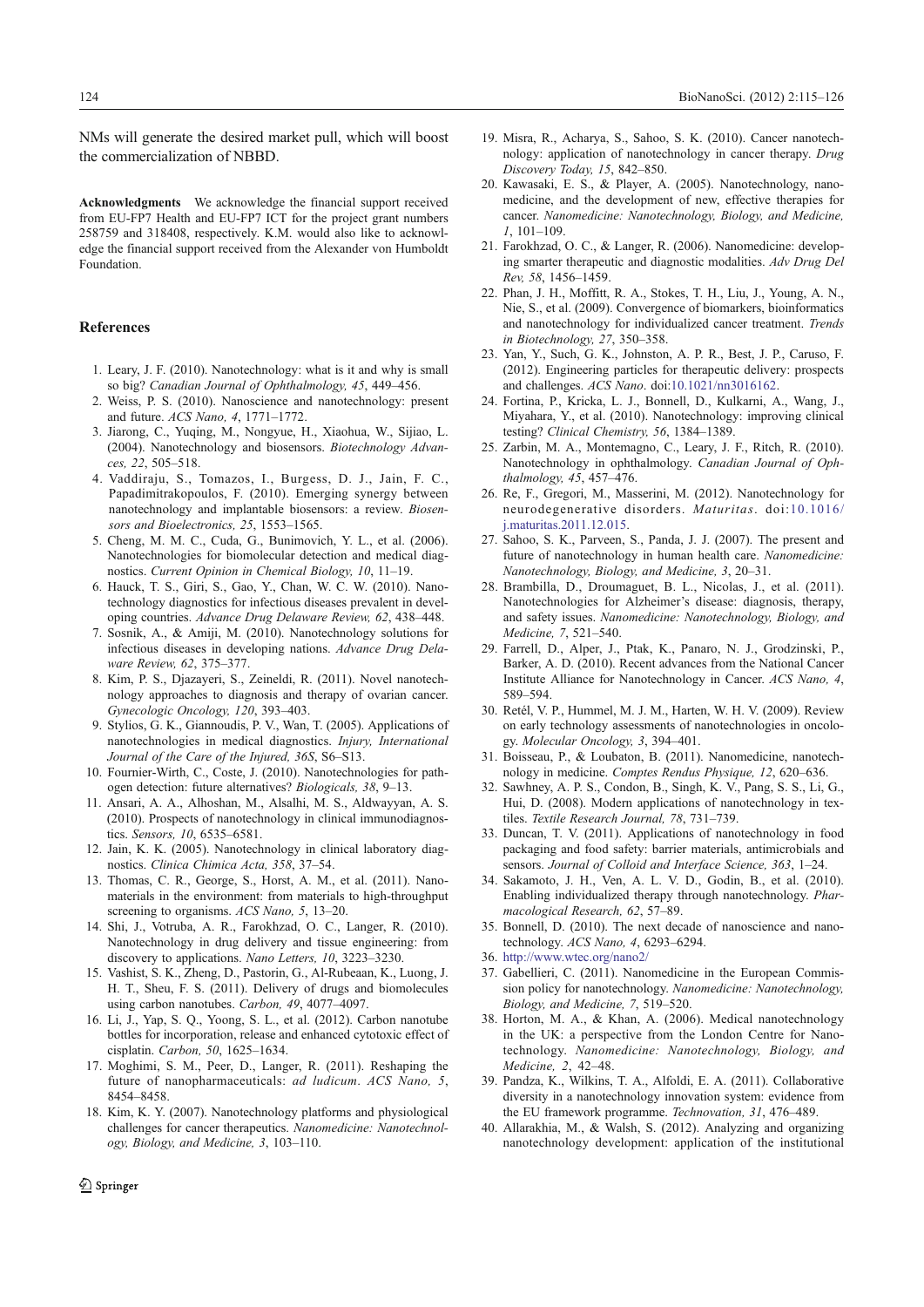analysis development framework to nanotechnology consortia. Technovation, 32, 216–226.

- 41. http://www.gartner.com/technology/research/methodologies/ hype-cycle.jsp
- 42. Service RF. (2001). Breakthrough of the year: molecules get wired. Science, 294, 2442–2443.
- 43. Service RF. (2002). Bell Labs fires star physicist found guilty of forging data. Science, 298, 30–31.
- 44. http://www.sciencemag.org/content/298/5595/961.2
- 45. Hersam, M. (2011). Nanoscience and nanotechnology in the posthype era. ACS Nano, 5, 1–2.
- 46. Gubala, V., Harris, L. F., Ricco, A. J., Tan, M. X., Williams, D. E. (2012). Point of care diagnostics: status and future. Analytical Chemistry, 84, 487–515.
- 47. Rasooly, A. (2006). Moving biosensors to point-of-care cancer diagnostics. Biosensors and Bioelectronics, 21, 1847–1850.
- 48. Frasco, M. F., & Chaniotakis, N. (2010). Bioconjugated quantum dots as fluorescent probes for bioanalytical applications. Analytical and Bioanalytical Chemistry, 396, 229–240.
- 49. Bruls, D. M., Evers, T. H., Kahlman, J. A. H., et al. (2009). Rapid integrated biosensor for multiplexed immunoassays based on actuated magnetic nanoparticles. Lab on a Chip, 9, 3504–3510.
- 50. Cheng, Y., Zhao, L., Li, Y., Xu, T. (2011). Design of biocompatible dendrimers for cancer diagnosis and therapy: current status and future perspectives. Chemical Society Reviews, 40, 2673– 2703.
- 51. Ghazani, A. A., Lee, J. A., Klostranec, J., et al. (2006). High throughput quantification of protein expression of cancer antigens in tissue microarray using quantum dot nanocrystals. Nano Letters, 6, 2881-2886.
- 52. Kairemo, K., Erba, P., Bergström, K., Pauwels, E. K. J. (2008). Nanoparticles in cancer. Current Radiopharmaceuticals, 1, 30–36.
- 53. Bianco A., Kostarelos K., Partidos C.D., Prato M. (2005). Biomedical applications of functionalised carbon nanotubes. Chemical Communication, 571–577
- 54. Vashist, S. K., Zheng, D., Al-Rubeaan, K., Luong, J. H. T., Sheu, F. S. (2011). Advances in carbon nanotube based electrochemical sensors for bioanalytical applications. Biotechnology Advances, 29, 169–188.
- 55. Dresselhaus, M. S., & Araujo, P. T. (2010). The 2010 Nobel Prize in physics for graphene: some perspectives. ACS Nano, 4, 6297– 6302.
- 56. Zheng, D., Vashist, S.K., Luong, J.H.T., Al-Rubeaan, K., Sheu, F.S. (2012). Amperometric glucose biosensing using 3 aminopropyltriethoxysilane functionalized graphene. Talanta, doi:10.1016/j.talanta.2012.05.014.
- 57. Azzazy, H. M. E., Mansour, M. M. H., Kazmierczak, S. C. (2007). From diagnostics to therapy: prospects of quantum dots. Clinical Biochemistry, 40, 917–927.
- 58. Parveen, S., Misra, R., Sahoo, S. K. (2012). Nanoparticles: a boon to drug delivery, therapeutics, diagnostics and imaging. Nanomedicine: Nanotechnology, Biology, and Medicine, 8, 147–166.
- 59. Fan, Z., Shelton, M., Singh, A. K., Senapati, D., Khan, S. A., Ray, P. C. (2012). Multifunctional plasmonic shell–magnetic core nanoparticles for targeted diagnostic, isolation, and photothermal destruction of tumor cells. ACS Nano, 6, 1065–1073.
- 60. Boisselier, E., & Astruc, D. (2009). Gold nanoparticles in nanomedicine: preparations, imaging, diagnostics, therapies and toxicity. Chemical Society Reviews, 38, 1759–1782.
- 61. Dreaden, E. C., Alkilany, A. M., Huang, X., Murphy, C. J., El-Sayed, M. A. (2012). The golden age: gold nanoparticles for biomedicine. Chemical Society Reviews, 41, 2740–2779.
- 62. Dykman, L., & Khlebtsov, N. (2012). Gold nanoparticles in biomedical applications: recent advances and perspectives. Chemical Society Reviews, 41, 2256–2282.
- 63. Misiakos, K., Kakabakos, S. E., Petrou, P. S., Ruf, H. H. (2004). A monolithic silicon optoelectronic transducer as a real-time affinity biosensor. Analytical Chemistry, 76, 1366–1373.
- 64. Weizmann, Y., Patolsky, F., Willner, I. (2001). Amplified detection of DNA and analysis of single-base mismatches by the catalyzed deposition of gold on Au-nanoparticles. Analyst, 126, 1502–1504.
- 65. Rosi, N. L., & Mirkin, C. A. (2005). Nanostructures in biodiagnostics. Chemical Reviews, 105, 1547–1562.
- 66. Lee, K., Drachev, V. P., Irudayaraj, J. (2011). DNA–gold nanoparticle reversible networks grown on cell surface marker sites: application in diagnostics. ACS Nano, 5, 2109–2117.
- 67. Koh, I., & Josephson, L. (2009). Magnetic nanoparticle sensors. Sensors, 9, 8130–8145.
- 68. Haun, J. B., Yoon, T.-J., Lee, H., Weissleder, R. (2010). Magnetic nanoparticle biosensors. WIREs Nanomedicine Nanobiotechnology, 2, 291–304.
- 69. Dittmer, W. U., de Kievit, P., Prins, M. W. J., Vissers, J. L. M., Mersch, M. E. C., Martens, M. F. W. C. (2008). Sensitive and rapid immunoassay for parathyroid hormone using magnetic particle labels and magnetic actuation. Journal of Immunological Methods, 338, 40–46.
- 70. Sashiwa, H., & Aiba, S.-I. (2004). Chemically modified chitin and chitosan as biomaterials. Progress in Polymer Science, 29, 887–908.
- 71. Koev, S. T., Dykstra, P. H., Luo, X., Rubloff, G. W., Bentley, W. E., Payne, G. F., et al. (2010). Chitosan: an integrative biomaterial for lab-on-a-chip devices. Lab on a Chip, 10, 3026–3042.
- 72. Kean, T., & Thanou, M. (2010). Biodegradation, biodistribution and toxicity of chitosan. Adv Drug Del Rev, 62, 3–11.
- 73. Satija, J., Sai, V. V. R., Mukherji, S. (2011). Dendrimers in biosensors: concepts and applications. Journal of Materials Chemistry, 21, 14367–14386.
- 74. Shen, M., & Shi, X. (2010). Dendrimer-based organic/inorganic hybrid nanoparticles in biomedical applications. Nanoscale, 2, 1596–1610.
- 75. Dennis, M., Vriezema, D. M., Aragonès, M. C., Elemans, J. A. A. W., Cornelissen, J. J. L. M., Rowan, A. E., et al. (2005). Selfassembled nanoreactors. Chemical Reviews, 105, 1445–1489.
- 76. Malam, Y., Loizidou, M., Seifalian, A. M. (2009). Liposomes and nanoparticles: nanosized vehicles for drug delivery in cancer. Trends in Pharmacological Sciences, 30, 592–599.
- 77. Christensen, S. M., & Stamou, D. (2007). Surface-based lipid vesicle reactor systems: fabrication and applications. Soft Matter, 3, 828–836.
- 78. Jelinek, R., & Kolusheva, S. (2007). Biomolecular sensing with colorimetric vesicles. Topics in Current Chemistry, 277, 155–180.
- 79. Leung, A. C. W., Hrapovic, S., Lam, E., Liu, Y., Male, K. B., Mahmoud, K. A., et al. (2011). Characteristics and properties of carboxylated cellulose nanocrystals prepared from a novel onestep procedure. Small, 7, 302–305.
- 80. Lam, E., Male, K. B., Chong, J. H., Leung, A. C. W., Luong, J. H. T. (2012). Applications of functionalized and nanoparticlemodified nanocrystalline cellulose. Trends in Biotechnology, 30, 283–290.
- 81. Shukla, G. C., Haque, F., Tor, Y., et al. (2011). A boost for the emerging field of RNA nanotechnology. ACS Nano, 5, 3405– 3418.
- 82. Modi, S., Bhatia, D., Simmel, F. C., Krishnan, Y. (2010). Structural DNA nanotechnology: from bases to bricks, from structure to function. Journal of Physical Chemistry Letters, 1, 1994–2005.
- 83. Campolongo, M. J., Tan, S. J., Xu, J., Luo, D. (2010). DNA nanomedicine: engineering DNA as a polymer for therapeutic and diagnostic applications. Adv Drug Del Rev, 62, 606–616.
- 84. Xiao, Y., & Li, C. M. (2008). Nanocomposites: from fabrications to electrochemical bioapplications. Electroanalytical, 20, 648– 662.